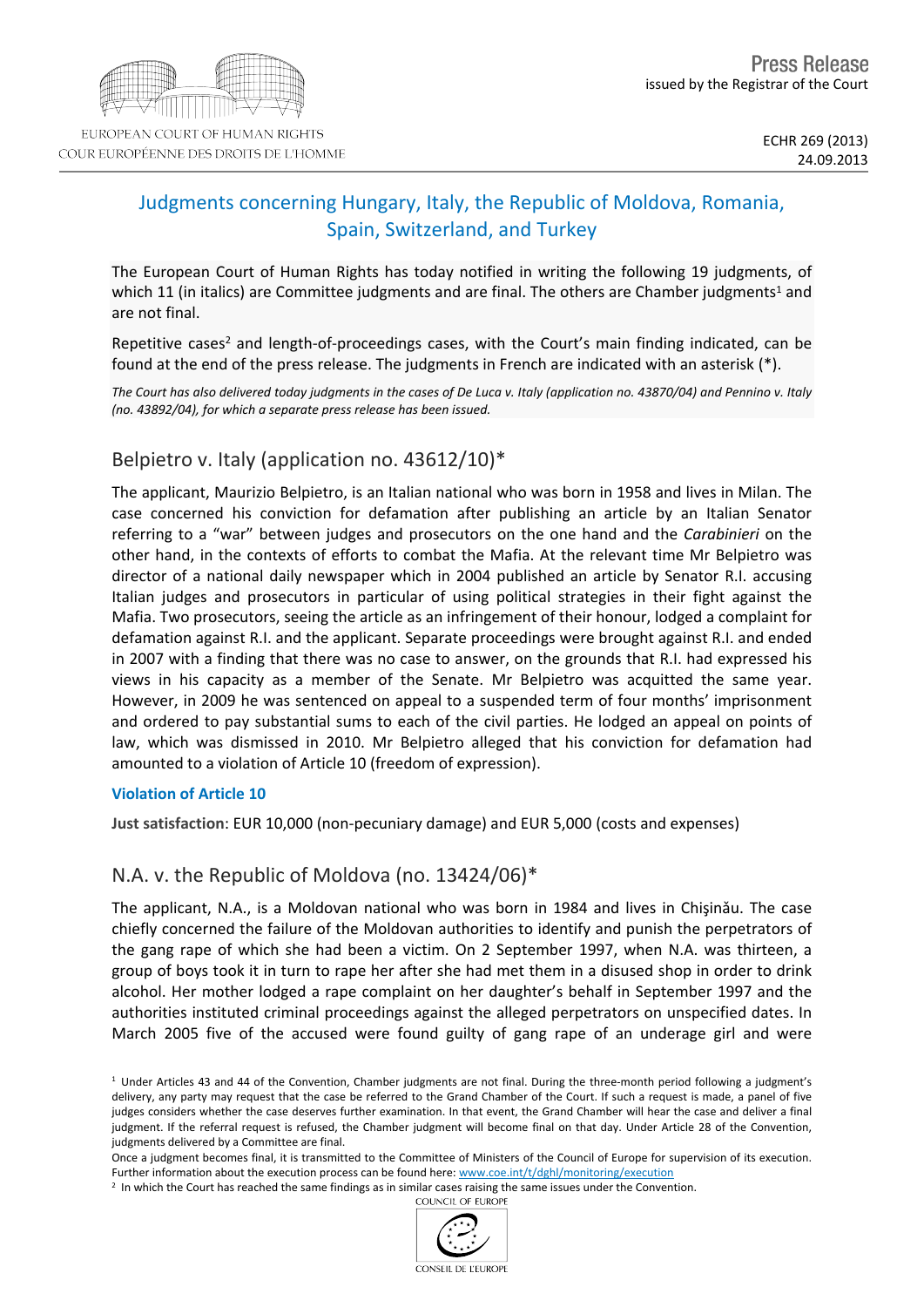sentenced, among other things, to a suspended term of five years' imprisonment and one year's probation. In June 2005, however, the Court of Appeal overturned the judgment and terminated the criminal proceedings against the five defendants on the grounds that an order discontinuing the proceedings had previously been made in respect of four of them and had never been set aside. N.A. lodged an appeal with the Supreme Court of Justice, which was dismissed in August 2005. Without relying on any specific provision, N.A. essentially alleged that the criminal investigation into her rape complaint had been ineffective and that her attackers had escaped unpunished.

**Violation of Article 3** (prohibition of inhuman or degrading treatment) – in respect of the authorities' failure to fulfil the positive obligations imposed on them under this provision

**Just satisfaction**: EUR 10,000 (non-pecuniary damage) and EUR 1,150 (costs and expenses)

## Antoneta Tudor v. Romania (no. 23445/04)\*

The applicant, Antoneta Tudor, is a Romanian national who was born in 1951 and lives in Bucharest. The case concerned her inability to obtain access to all the documents kept by the former secret services under the communist regime (the Securitate) relating to her deceased father. In 2001 Ms Tudor obtained access from the National Council for the Study of the Archives of the Securitate ("the Council") to the files concerning her father, who had died several years previously in suspicious circumstances while he was under investigation by the Securitate. She applied unsuccessfully to the Council and to the Romanian Intelligence Service for access to two further files concerning him. In 2003 and 2004 the actions brought by Ms Tudor seeking access to the documents were dismissed by the Bucharest Court of Appeal and the High Court of Cassation and Justice respectively. In 2011, following requests for information made by the Romanian Government's Agent, the Council informed the applicant that it was in possession of one of the two files, and invited her to come and consult it. Ms Tudor alleged in particular that the hindrance of her right of access to the documents in question had amounted to a violation of Article 8 (right to respect for private and family life). She further complained of the incomplete nature of the information supplied by the Council and of the unreasonable length of time taken to send it to her.

#### **Violation of Article 8**

**Just satisfaction**: EUR 4,500 (non-pecuniary damage)

## Epistatu v. Romania (no. 29343/10)

The applicant, Cristian Epistatu, is a Romanian national who was born in 1990 and lives in Bucharest. The case concerned Mr Epistatu's complaint about the conditions of his detention, notably on account of overcrowding, from 2 September 2010 to 25 August 2011 in Jilava Prison where he served part of a five and half year prison sentence for attempted aggravated murder. He relied in particular on Article 3 (prohibition of inhuman or degrading treatment).

**Violation of Article 3** (degrading treatment) – on account of prison overcrowding

**Just satisfaction**: EUR 3,000 (non-pecuniary damage) and EUR 620 (costs and expenses)

## Hadade v. Romania (no. 11871/05)

The applicant, Mircea Hadade, is a Romanian national who was born in 1957 and lives in Oradea (Romania). In September 2005 Mr Hadade was convicted of organising a criminal group and of unlawfully trafficking migrants, upheld in a final judgment of March 2006 when his sentence was reduced from five to four years' imprisonment. The case concerned his complaint about his related detention and trial. Relying in particular on Article 3 (prohibition of inhuman or degrading treatment), he complained notably about the cramped conditions of his detention in Oradea Prison.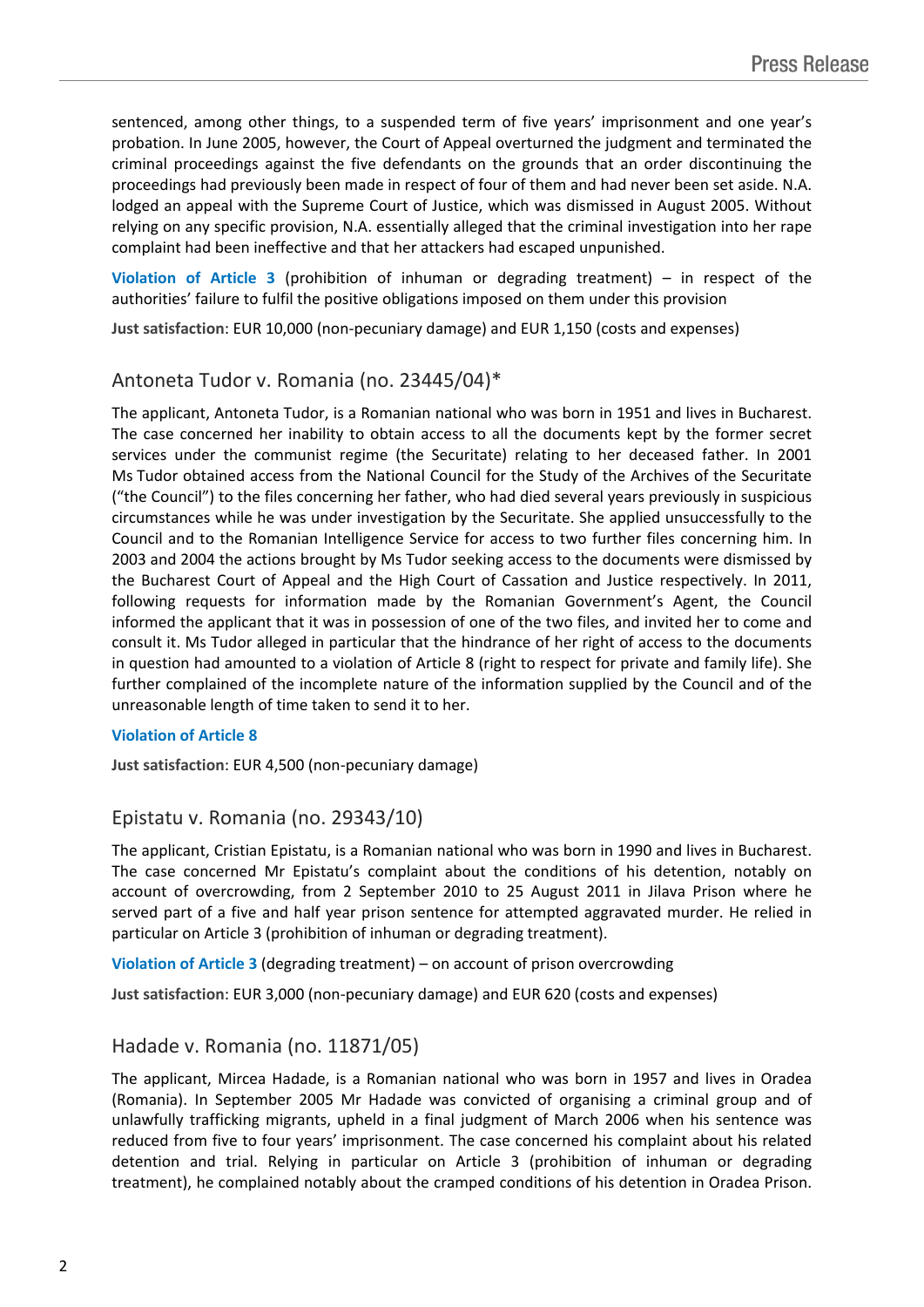Further relying on Article 5 § 3 (right to liberty and security), he also alleged that he had been placed and maintained in pre-trial detention without adequate justification and for an excessively long time.

**Violation of Article 3** (degrading treatment) – in respect of the applicant's conditions of detention **Violation of Article 5 § 3**

**Just satisfaction**: EUR 10,000 (non-pecuniary damage)

## Sardón Alvira v. Spain (no. 46090/10)

The applicant, Anibal Sardón Alvira, is a Spanish national who was born in 1942 and lives in Madrid. The case concerned criminal proceedings brought against Mr Alvira in which he had been found guilty in March 2008 of the asset-stripping and misappropriation of funds of an investment company, GESCARTERA, for which he was the administrator. He was sentenced to nine years' imprisonment and was ordered, jointly with the rest of those found guilty, to pay nearly 88,000,000 Euros compensation. Relying in particular on Article 6 § 1 (right to a fair trial), Mr Alvira alleged in particular that the ensuing proceedings before the Supreme Court concerning his appeal on points of law had been unfair because he had been found liable as an economic beneficiary of the proceeds of a crime, even though he had never actually been formally charged in that capacity. He also alleged that the Supreme Court had wrongfully interpreted the national legislation on civil liability in his case and that neither the Supreme Court nor the Constitutional Court had provided sufficient reasoning in their decisions.

#### **No violation of Article 6 § 1**

### Dembele v. Switzerland (no. 74010/11)

The applicant, Kalifa Dembele, is a Burkina Faso national who was born in 1975 and lives in Geneva. The case concerned the ill-treatment to which he had allegedly been subjected by gendarmes during an identity check and the lack of an effective investigation into the incident. On 2 May 2005 Mr Dembele was approached by two gendarmes who requested him to show his papers. He claimed that they had then hit him and had subjected him to racist abuse before pushing him to the ground in order to immobilise him. He then allegedly bit one of the gendarmes in an attempt to shake him off. Afterwards, a doctor's report found that Mr Dembele was suffering from a distal fracture of the right collarbone. He was placed on sick leave for three weeks as a result. In May 2005 he lodged a complaint against the two gendarmes alleging ill-treatment. An initial investigation instituted by the judicial authorities into the actions of the gendarmes was discontinued. In November 2008 the Federal Court ordered the opening of a fresh investigation on the grounds that the first investigation had not been carried out in compliance with the standards of the European Convention on Human Rights. In November 2010 the proceedings were once again discontinued by the Principal Public Prosecutor. That decision was upheld in February 2011 by the Indictment Division. In September 2011 the Federal Court rejected an appeal by the applicant. Mr Dembele alleged in particular a violation of Article 3 in its substantive aspect (prohibition of inhuman or degrading treatment) and in its procedural aspect (lack of an effective investigation).

**Violation of Article 3** (substantive aspect) – on account of the disproportionate use of force by the gendarmes against the applicant

**Violation of Article 3** (procedural aspect) – on account of the ineffective investigation into the incident of 2 May 2005

**Just satisfaction**: EUR 15,700 (pecuniary damage), EUR 4,000 (non-pecuniary damage) and EUR 6,000 (costs and expenses)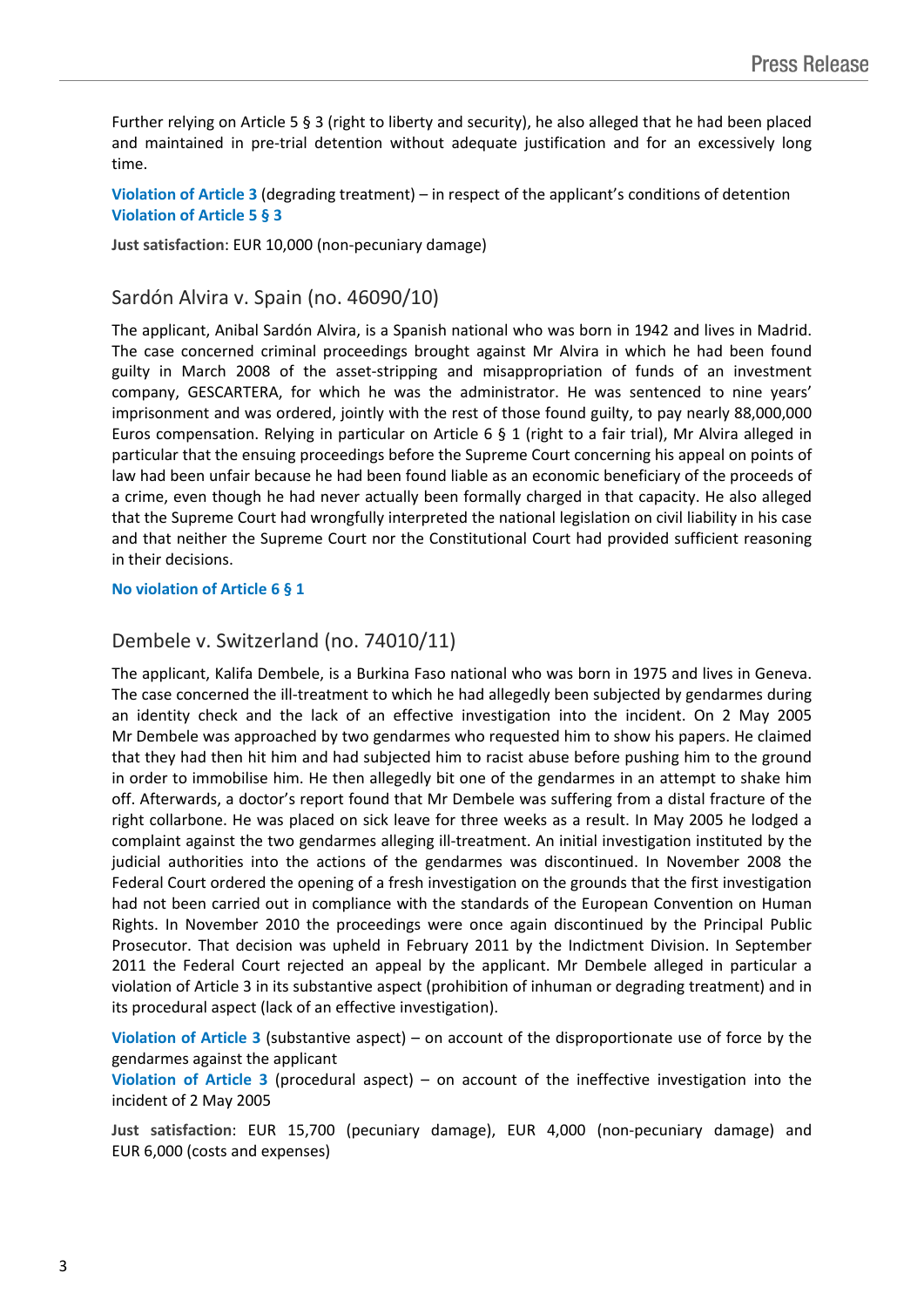## Just satisfaction

# Ayangil and Others v. Turkey (no. 33294/03)

The applicants, Fidan Ayangil, Fatma Ayangil, Mehmet Ayangil and Vildan Tatlı (Ayangil), are Turkish nationals who were born in 1952, 1930, 1950 and 1957 respectively and live in Ankara. The case concerned the family's complaint that the authorities had built a primary school on land the applicants owned in the Incesu neighbourhood of Ankara without formally expropriating it and without awarding them compensation. In its [principal](http://hudoc.echr.coe.int/sites/eng/pages/search.aspx?i=001-107725) [judgment](http://hudoc.echr.coe.int/sites/eng/pages/search.aspx?i=001-107725) of 6 December 2011 the Court held that there had been a violation of Article 1 of Protocol No. 1 (protection of property) to the Convention. Today's judgment concerned the question of just satisfaction (Article 41 of the Convention).

**Just satisfaction**: EUR 180,000 (pecuniary damage) to the applicants jointly, and EUR 4,000 (nonpecuniary damage) jointly

### Repetitive cases

The following cases raised issues which had already been submitted to the Court.

#### *Kriston v. Hungary (no. 39154/09)*

The case concerned the applicant's complaint that criminal proceedings brought against him for fraudulent bankruptcy and forgery of public documents had been excessively long, 14 years, and that, during those 14 years, he had been subjected to a travel ban as his passport had been withdrawn until the proceedings against him were terminated. He relied on Article 6 § 1 (right to a fair trial within a reasonable time) of the Convention and Article 2 § 2 of Protocol No. 4 (freedom of movement) to the Convention.

#### **Violation of Article 6 § 1 Violation of Article 2 § 2 of Protocol No. 4**

*Dil v. Turkey (no. 2611/09)*\* *İsmail Yılmaz v. Turkey (no. 58231/09)*\* *Murat Aktaş v. Turkey (no. 47359/09)*\* *Suut Aydın v. Turkey (no. 1508/08)*\*

These cases were concerned chiefly with the allegedly excessive length of the applicants' detention. The applicants relied, among other provisions, on Article 5 § 3 (right to liberty and security).

**Violation of Article 5 § 3** – in all cases, except *Suut Aydın* **Violation of Article 5 § 4** – in the case of *Suut Aydın* **Violation of Article 5 § 5** – in the cases of *İsmail Yılmaz* and *Suut Aydın* **Violation of Article 6 § 1** – in the case of *Murat Aktaş* **Violation of Article 6 §§ 1 and 3 (c)** – in the case of *Dil*

### Length-of-proceedings cases

In the following cases, the applicants complained in particular about the excessive length of civil proceedings. They relied in particular on Article 6 § 1 (right to a fair trial within a reasonable time) and Article 13 (right to an effective remedy).

*Ágnes Kovács v. Hungary (no. 12089/07) Beşerler Yapı San. ve Tic. A.Ş. v. Turkey (no. 14697/07) Karamehmet and Elpe v. Turkey (no. 35075/05)*\* *Kolukırıkoğlu v. Turkey (no. 21002/06)*

**Violation of Article 6 § 1** – in the four cases